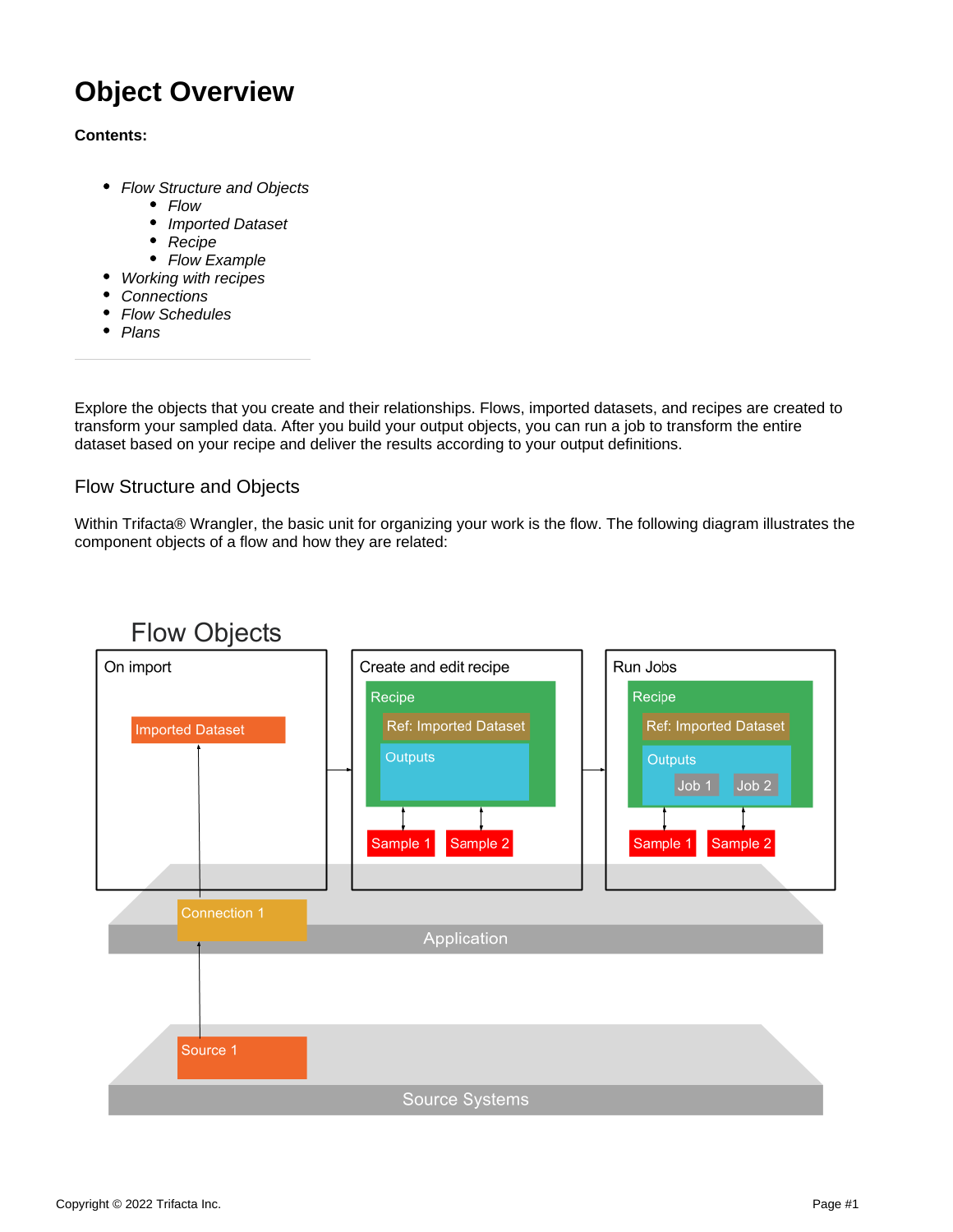# **Figure: Objects in a Flow**

#### <span id="page-1-0"></span>**Flow**

A **flow** is a container for holding one or more datasets, associated recipes and other objects. This container is a means for packaging Trifacta objects for the following types of actions:

- Creating relationships between datasets, their recipes, and other datasets.
- Copying
- Execution of pre-configured jobs
- Creating references between recipes and external flows

#### <span id="page-1-1"></span>**Imported Dataset**

Data that is imported to the platform is referenced as an imported dataset. An **imported dataset** is simply a reference to the original data; the data does not exist within the platform. An imported dataset can be a reference to a file, multiple files, database table, or other type of data.

**NOTE:** An imported dataset is a pointer to a source of data. It cannot be modified or stored within Trifacta Wrangler.

- An imported dataset can be referenced in recipes.
- Imported datasets are created through the Import Data page.
- For more information on the process, see [Import Basics](https://docs.trifacta.com/display/SS/Import+Basics).

After you have created an imported dataset, it becomes usable after it has been added to a flow. You can do this as part of the import process or later.

#### <span id="page-1-2"></span>**Recipe**

A **recipe** is a user-defined sequence of steps that can be applied to transform a dataset.

- A recipe object is created from an imported dataset or another recipe. You can create a recipe from a recipe to chain together recipes.
- Recipes are interpreted by Trifacta Wrangler and turned into commands that can be executed against data.
- When initially created, a recipe contains no steps. Recipes are augmented and modified using the various visual tools in the Transformer page.
- For more information on the process, see [Transform Basics](https://docs.trifacta.com/display/SS/Transform+Basics).

In a flow, the following objects are associated with each recipe, which are described below:

- Outputs
- References

#### **Outputs and Publishing Destinations**

**Outputs** contain one or more publishing destinations, which define the output format, location, and other publishing options that are applied to the results generated from a job run on the recipe.

When you select a recipe's output object in a flow, you can:

- Define the publishing destinations for outputs that are generated when the recipe is executed. **Publishing destinations** specify output format, location, and other publishing actions. A single recipe can have multiple publishing destinations.
- Run an on-demand job using the specified destinations. The job is immediately queued for execution.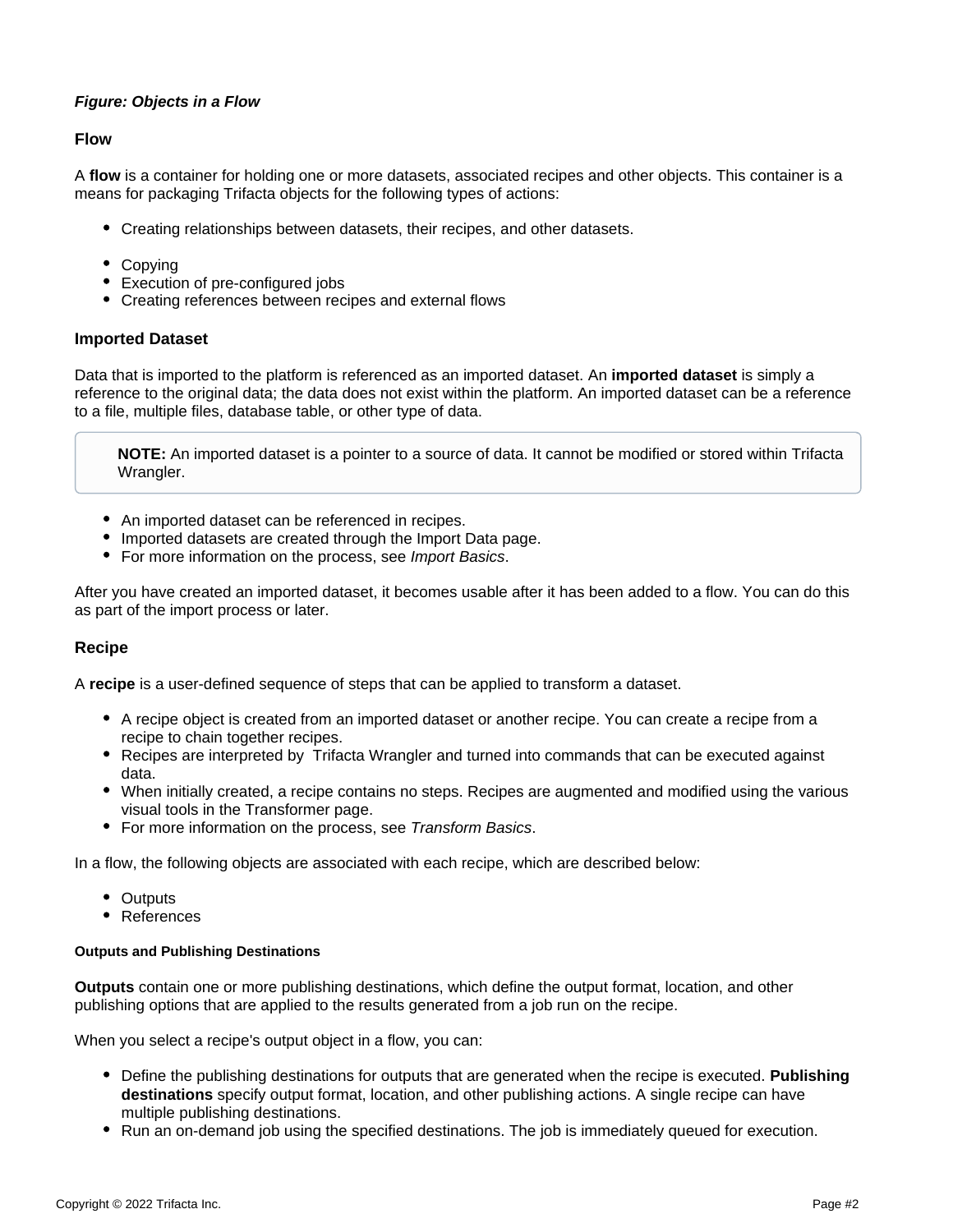#### **Reference Datasets**

When you select a recipe's reference object, you can add it to another flow. This object is then added as a reference dataset in the target flow. A **reference dataset** is a read-only version of the output data generated from the execution of a recipe's steps.

# <span id="page-2-0"></span>**Flow Example**

Flow Example

The following diagram illustrates the flexibility of object relationships within a flow.

# Job 1 **I-Dataset 1** Recipe 1 **I-Dataset 2** Recipe 2  $Job<sub>2</sub>$ **Destination 2** Job 3 Job 4 **I-Dataset 4**

# **Figure: Flow Example**

| <b>Type</b>                              | <b>Datasets</b>             | <b>Description</b>                                                                                                                                                                    |
|------------------------------------------|-----------------------------|---------------------------------------------------------------------------------------------------------------------------------------------------------------------------------------|
| Standard job<br>execution                | Recipe 1<br>$\lambda$ Job 1 | Results of the job are used to create a new imported dataset (I-Dataset 2) from the Job Details page.                                                                                 |
| Create dataset from<br>generated results | Recipe 2<br>$/$ Job 2       | Recipe 2 is created off of I-Dataset 2 and then modified. A job has been specified for it, but the<br>results of the job are unused.                                                  |
| Chaining datasets                        | Recipe 3<br>$\lambda$ Job 3 | Recipe 3 is chained off of Recipe 2. The results of running jobs off of Recipe 2 include all of the<br>upstream changes as specified in I-Dataset 1/Recipe1 and I-Dataset 2/Recipe 2. |
| Reference dataset                        | Recipe 4<br>$/$ Job 4       | I-Dataset 4 is created as a reference off of Recipe 3. It can have its own recipe, job, destinations, and<br>results.                                                                 |

<span id="page-2-1"></span>Flows are created in the Flows page.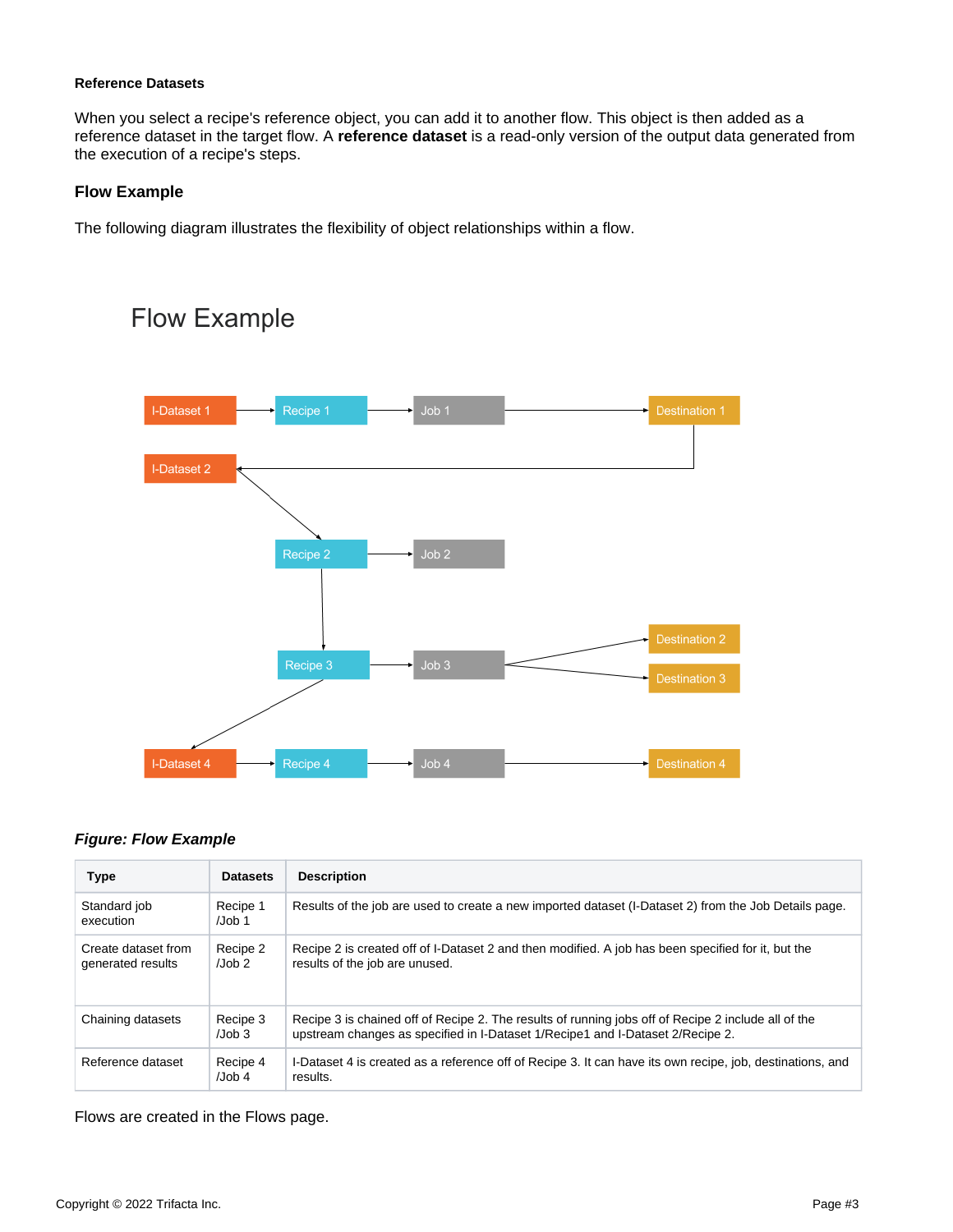# Working with recipes

Recipes are edited in the Transformer page, which provides multiple methods for quickly selecting and building recipe steps.

**Samples:** Within the Transformer page, you build the steps of your recipe against a **sample** of the dataset.

- A sample is typically a subset of the entire dataset. For smaller datasets, the sample may be the entire dataset.
- As you build or modify your recipe, the results of each modification are immediately reflected in the sampled data. So, you can rapidly iterate on the steps of your recipe within the same interface.
- As needed, you can generate additional samples, which may offer different perspectives on the data.
- See [Sampling Basics](https://docs.trifacta.com/display/SS/Sampling+Basics).

**Macros:** As needed, you can create reusable sequences of steps that can be parameterized for use in other recipes.

**Run Jobs:** When you are satisfied with the recipe that you have created in the Transformer page, you can execute a **job**. A job may be composed of one or more of the following job types:

- **Transform job:** Executes the set of recipe steps that you have defined against your sample(s), generating the transformed set of results across the entire dataset.
- **Profile job:** Optionally, you can choose to generate a visual profile of the results of your transform job. This visual profile can provide important feedback on data quality and can be a key for further refinement of your recipe.
- When a job completes, you can review the resulting data and identify data that still needs fixing in the Job Details page.
- For more information on the process, see [Running Job Basics](https://docs.trifacta.com/display/SS/Running+Job+Basics).

# <span id="page-3-0"></span>**Connections**

A **connection** is a configuration object that provides a personal or global integration to an external datastore. Reading data from remote sources and writing results are managed through connections.

- Connections are not associated with individual datasets or flows.
	- Connections are not reflected in the above diagram.
- Most connections can be created by individual users and shared as-needed.
- Depending on the datastore, connections can be read-only, write-only, or both.
- Connections are created in the Connections page.

# <span id="page-3-1"></span>Flow Schedules

You can associate a schedule with a flow. A **schedule** is a combination of one or more triggers and the outputs that are generated from them.

**NOTE:** A flow can have only one schedule associated with it.

- A **trigger** is a scheduled time of execution. When a trigger's time occurs, all of the scheduled output destinations are queued for generation.
	- A schedule can have multiple triggers associated with it. Therefore, a flow can be scheduled for execution at multiple intervals.
- A **scheduled destination** is an output associated with a recipe. This output is generated only when the schedule for the flow is triggered.
	- A scheduled destination is not tied to a specific trigger. When a trigger occurs, all scheduled destinations in the flow are generated.
	- A scheduled destination generates one or more publishing actions (outputs) from the recipe when triggered.